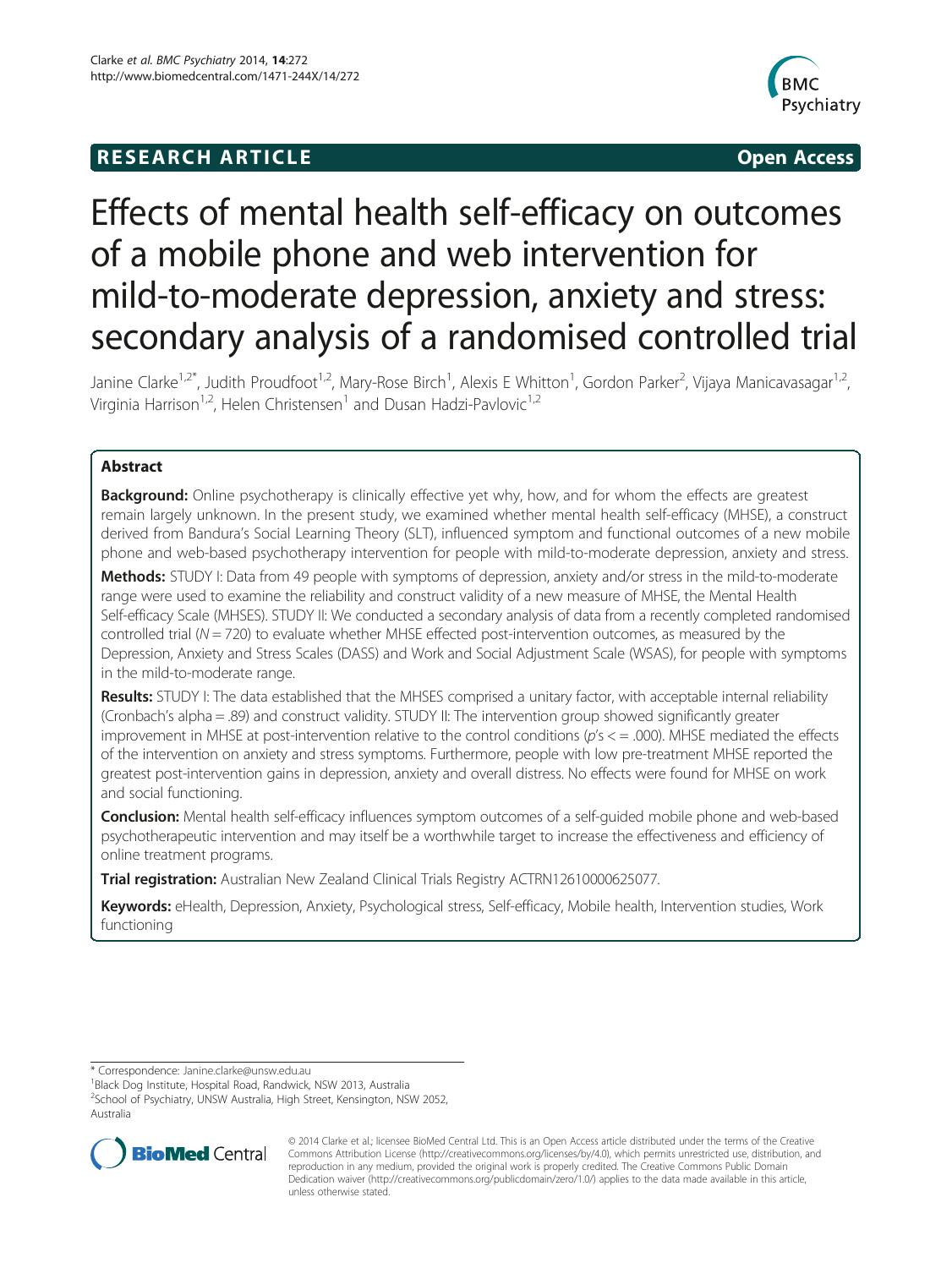# Background

Online self-management of depression and anxiety has evolved as a popular, clinically effective and costefficient public health solution to reducing the personal and societal burden associated with unmet treatment need [[1,2\]](#page-8-0). Grounded predominantly in cognitive behaviour therapy (CBT), and increasingly incorporating other therapeutic approaches [\[3,4](#page-8-0)], online psychological interventions help people with symptom management by teaching skills to regain control over and change problematic thoughts and behaviours (including cognitive restructuring, problem solving techniques and behavioural activation [\[5](#page-8-0)]). Whereas effect sizes in studies of online interventions compare well with face-to-face treatments [[6\]](#page-8-0), the psychological mechanisms that explain these findings are largely unknown. Understanding how, why and for whom interventions affect symptom change is critical for maximising the clinical potency and cost effectiveness of online public health interventions for common mental disorders. Furthermore, rates of adherence with these interventions, which are characteristically low [[7\]](#page-8-0), may be improved by incorporating program content and functions that increase therapeutic efficiency by targeting intervening processes directly [\[8](#page-8-0)].

A potential framework for understanding the effects of online interventions for mental health problems is provided by Bandura's Social Learning Theory (SLT; [[9\]](#page-8-0)), a theory that specifies multiple interacting determinants of behaviour and behaviour change. According to Bandura, a putative contributor to therapeutic outcomes in psychological interventions is perceived self-efficacy, that is, the degree to which an individual believes that he or she can perform a specific behaviour or set of behaviours. In support of Bandura, self-efficacy has been identified as a key factor explaining treatment gains and behavioural change in several studies of health promoting behaviours, including smoking cessation, reducing alcohol and drug use, weight loss, and chronic disease self-management e.g., [[10](#page-8-0)-[14](#page-8-0)]. Findings show that higher levels of pre-treatment self-efficacy and increased self-efficacy over the course of treatment are important predictors of therapeutic success, and suggest that precise targeting of self-efficacy antecedent processes and information cues may assist in honing treatment efficiency and efficacy [\[9\]](#page-8-0).

Theoretical models posit that self-efficacy impacts therapeutic outcomes by affecting individuals' decisions to change their behaviour, and by influencing "how much effort people will expend and how long they will persist in the face of obstacles and aversive experiences" ([[9](#page-8-0)] p. 194). Self-efficacy is likely, therefore, to be an important factor contributing to symptom and functional gains within the context of online interventions, particularly those with minimal therapist input. This is because such interventions require the active cognitive and behavioural involvement of the individual [\[15,16](#page-8-0)], as well as the ongoing practice and implementation of therapeutic skills (e.g., self-monitoring, activity scheduling, and problem solving; [\[15,16\]](#page-8-0)), often in the face of challenges and difficult experiences.

Previous reviews support a mediating role of cognitive variables (including dysfunctional attitudes, automatic thoughts and attributional styles) in recovery from mental health problems [[17,18\]](#page-8-0) and, more recently, a construct related to self-efficacy, namely 'perceived control', has been shown to predict outcomes of online therapistassisted CBT for depression [\[4](#page-8-0)]. Increased self-efficacy beliefs have also been linked with more effective emotion regulation and psychosocial functioning [[19](#page-8-0)]. However, to our knowledge, no research has examined whether symptom and functional outcomes in online self-help interventions are associated with changes in self-efficacy beliefs over the course of treatment (i.e., that improvements in self-efficacy account for treatment gains), and pre-treatment self-efficacy remains largely unexplored as a potential determinant of therapeutic gains in online CBT interventions (that is, self-efficacy as moderator of treatment outcomes).

Randomised controlled trials (RCTs) provide the ideal context in which to examine possible determinants of psychotherapy outcomes [[20\]](#page-8-0). In a recently conducted large scale RCT, we showed that a fully-automated public health intervention combining mobile phone and web technology,  $myCompass$ , effectively reduced symptoms of depression, anxiety and stress and improved work and social functioning for people with symptoms in the mild-to-moderate range [\[21\]](#page-8-0). This paper reports outcomes of a secondary objective of the RCT, namely, to explore the possibility that self-efficacy contributes to symptom improvement and functional gains. Specifically, using data collected at baseline and post-intervention, we tested the hypotheses that: (a) use of the mobile phone and web intervention would increase people's confidence in their ability to manage their mental health problems, that is their mental health self-efficacy (MHSE), relative to active control (AC) and waitlist (WL) conditions; (b) MHSE would account for all or part of the effect of the intervention on mental health symptom and functional outcomes (i.e., MHSE mediates the treatment effect); and (c) the effect on outcomes of the intervention would differ for those with high and low pre-intervention levels of MHSE (i.e., MHSE moderates the treatment effect).

Self-efficacy is a task-specific construct that varies across distinct groups of behaviours [[22](#page-8-0)]. In contrast with the plethora of self-efficacy scales for physical health and lifestyle improvement, we were able to locate only one scale measuring people's confidence in managing mental health issues [\[23](#page-8-0)]. Developed and validated for use in people with severe mental illness, Carpinello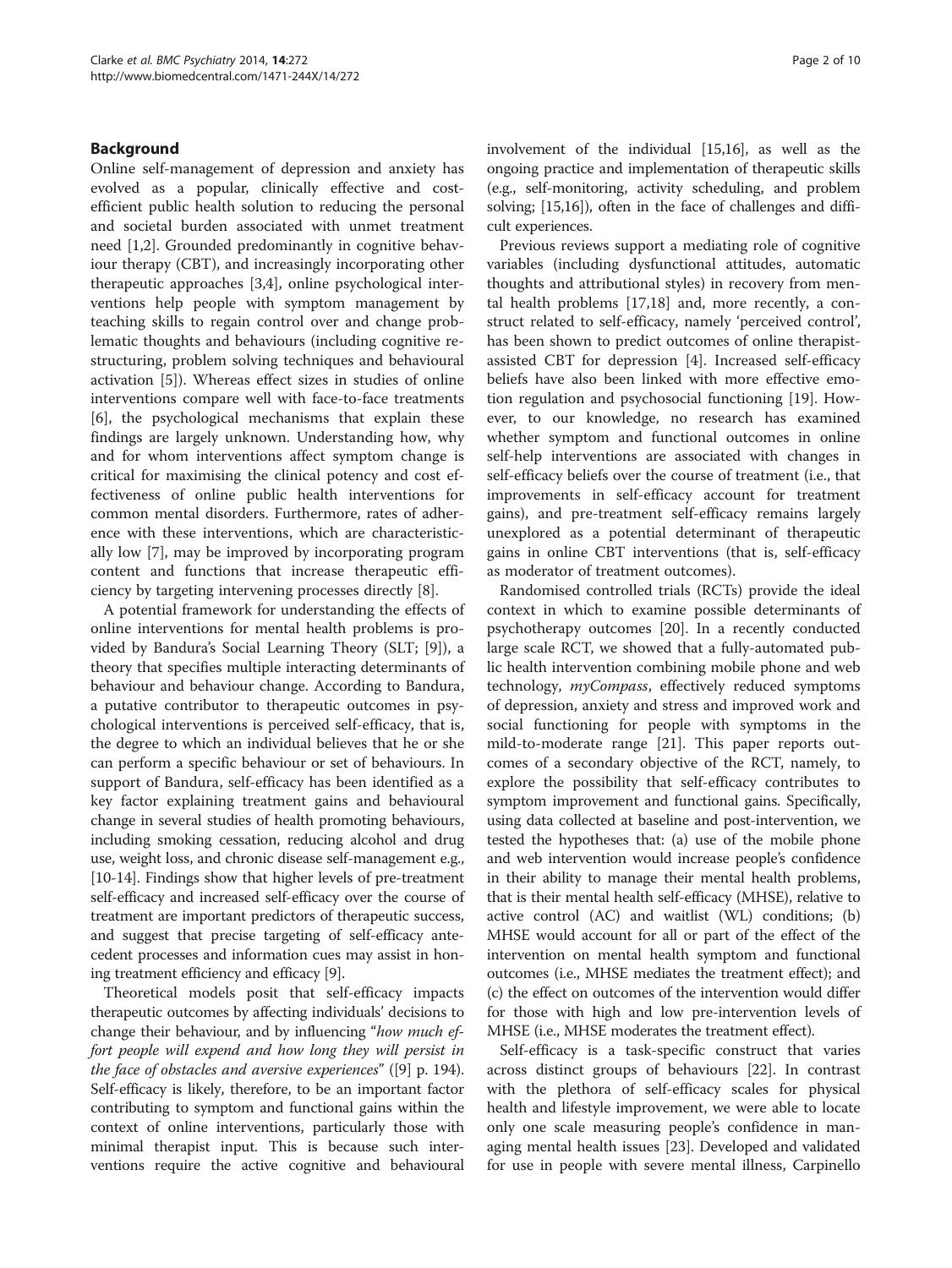<span id="page-2-0"></span>et al.'s [\[23](#page-8-0)] Mental Health Confidence Scale relies heavily on recovery-related items, including items referring to mental illness diagnosis and treatment, and may be inappropriate for people with symptoms in the mild-tomoderate range who are unlikely to consider themselves unwell, meet diagnostic criteria or seek treatment [\[24](#page-8-0)]. Accordingly, in order to investigate the effects of selfefficacy on therapeutic gains in online psychological interventions, we developed and psychometrically evaluated a new measure of MHSE for common mental health problems, the Mental Health Self-efficacy Scale (MHSES).

# Methods

We report on outcomes of two studies: the development and psychometric evaluation of the MHSES (Study I), and secondary analysis of data from a recently completed RCT to examine the effects of MHSE on symptom and functional outcomes of a fully-automated mobile phone and web intervention (Study II). For both studies, written consent was provided by study participants and ethical approval was obtained from the Human Research Ethics Committee at UNSW Australia (The University of New South Wales; HREC100019). The RCT was registered as Australian New Zealand Clinical Trials Registry ACTRN12610000625077 [\[https://](https://www.anzctr.org.au/Trial/Registration/TrialReview.aspx?ACTRN=12610000625077) [www.anzctr.org.au/Trial/Registration/TrialReview.aspx?](https://www.anzctr.org.au/Trial/Registration/TrialReview.aspx?ACTRN=12610000625077) [ACTRN=12610000625077](https://www.anzctr.org.au/Trial/Registration/TrialReview.aspx?ACTRN=12610000625077)].

# Study I

# Participants and procedure

Participants were 49 people recruited online via the Black Dog Institute's website and volunteer research register for a proof of concept study assessing the feasibility and acceptability of the myCompass intervention [[25\]](#page-8-0). Eligibility criteria included: having self-reported mild-to-moderate symptoms of depression, anxiety and stress; being an Australian resident aged 18 to 75 years; owning an internet-enabled mobile phone; having access to a desk-top computer with internet capability; and having a valid email address. The initial sample was 70.5% female with a mean age of 38.2 years  $(SD = 12.6)$ .

Participants completed online questionnaires before and after using the myCompass program for six weeks. myCompass is a fully-automated public health CBT intervention for common mental health problems that is delivered via the internet to people's mobile phones and desk-top computers [\[21](#page-8-0)]. Study I reports data collected from participants at baseline.

# Measures

The Mental Health Self-efficacy Scale or MHSES was developed by the authors according to Bandura's [[22](#page-8-0)] guidelines for constructing self-efficacy questionnaires. An initial pool of items derived from Bandura's theory of selfefficacy and assessing belief in one's capability to perform behaviours related to mental health self-care was reduced by agreement among the investigators to six items, with each presented as a question (e.g., "How confident are you that you can make your days moderately enjoyable?"). Participants rated each statement on a 10-point Likert scale ranging from 1 ("Not at all confident") to 10 ("Totally confident"). Table 1 contains the six MHSES items.

The Depression, Anxiety and Stress Scales or DASS [[26\]](#page-8-0) is a widely used self-report measure of depression, anxiety and stress. The DASS has high internal consistency, acceptable test-retest reliability [\[26](#page-8-0)] and yields reliable and valid data when used in an online format [[27\]](#page-8-0). Respondents are asked to indicate the frequency with which they experienced symptoms of depression, anxiety and stress over the previous week. Total scores range from 0 to 126 and subscale scores range from 0 to 42, with higher scores indicating greater symptom severity.

|  |  |  |  | Table 1 The Mental Health Self-efficacy Scale (MHSES): Items and results of exploratory FA |  |  |  |  |
|--|--|--|--|--------------------------------------------------------------------------------------------|--|--|--|--|
|--|--|--|--|--------------------------------------------------------------------------------------------|--|--|--|--|

| <b>MHSES items</b>                                                                                                                                  | Factor<br>loadings | <b>Communalities</b> | Cronbach's<br>alpha if item<br>deleted |
|-----------------------------------------------------------------------------------------------------------------------------------------------------|--------------------|----------------------|----------------------------------------|
| Please read each question and rate how confident you are that, on an average day in the next month,<br>you will be able to do the following things. |                    |                      |                                        |
| On an average day in the next month, how confident are you that                                                                                     |                    |                      |                                        |
| 1. You can keep your stress, anxiety or depression from interfering with the things that you want to do?                                            | .75                | .56                  | .88                                    |
| 2. You can do the different tasks and activities needed to manage your stress, anxiety or depression so<br>as to reduce your need to see a doctor?  | .89                | .80                  | .86                                    |
| 3. You can do things other than just taking medicine to reduce how much your stress, anxiety or<br>depression affects your everyday life?           | .73                | .53                  | .88                                    |
| 4. You can make your days at least moderately enjoyable?                                                                                            | .74                | .54                  | .87                                    |
| 5. You will have moderate amounts of time where you do not experience stress, anxiety or depression?                                                | .61                | .37                  | .89                                    |
| 6. You will be able to effectively manage any stress, anxiety or depression that you do experience?                                                 | .85                | .72                  | .86                                    |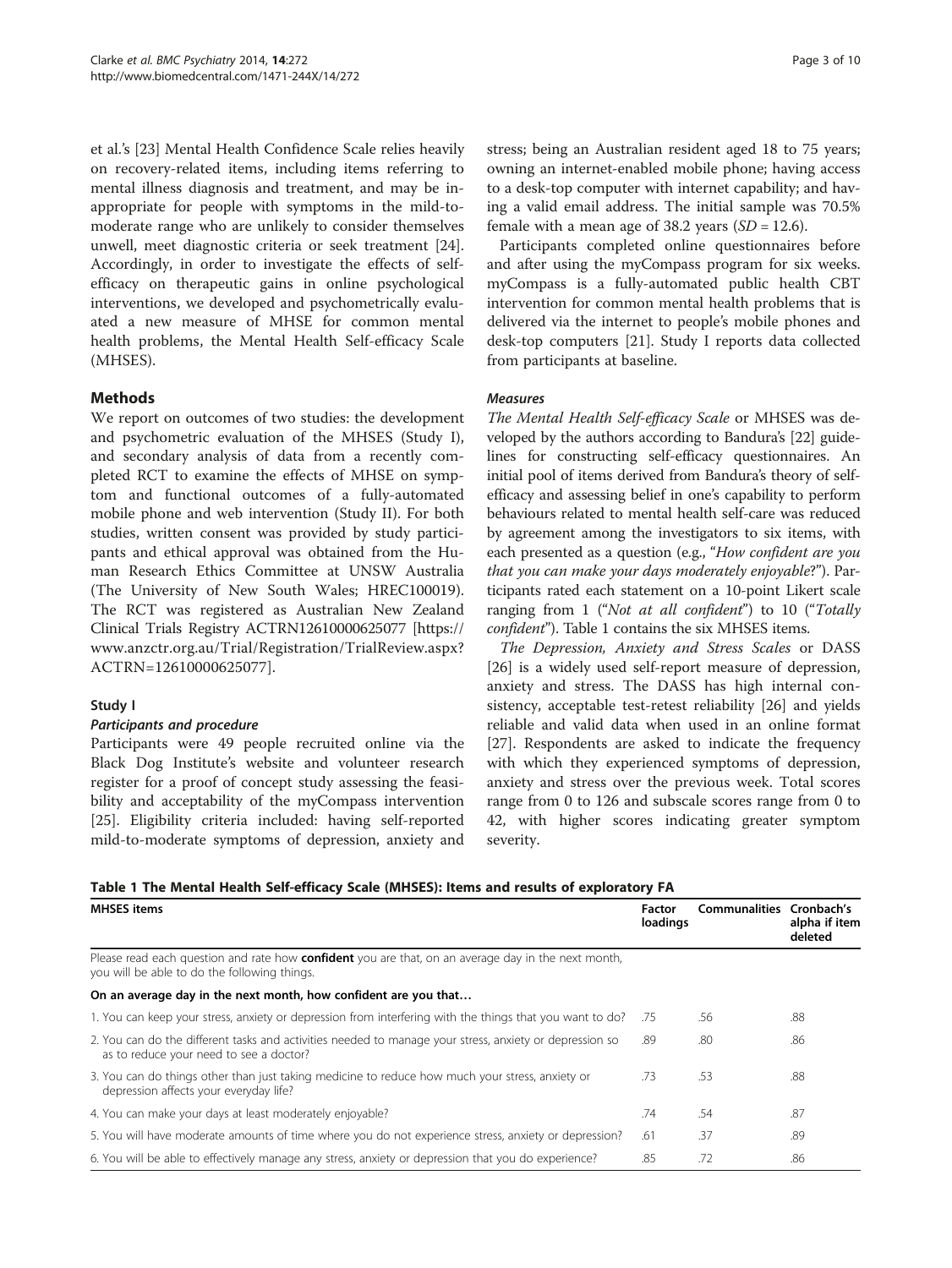The Work and Social Adjustment Scale or WSAS [[28](#page-8-0)] assesses the degree to which mental health problems interfere with day-to-day functioning in five domains: work, social leisure activities, private leisure activities, home-management, and personal relationships. It provides an assessment of the experiential impact of mental health symptoms from the sufferer's point of view, with higher scores indicating poorer adjustment (range 0 to 40). Meyer et al. [\[5\]](#page-8-0) provide data supporting the psychometric adequacy of the WSAS when administered in an online format.

The 10-item Personality Inventory or TIPI [\[29](#page-8-0)] was administered at baseline only. The TIPI contains five twoitem subscales measuring the five personality factors (openness to experience, conscientiousness, extraversion, agreeableness and neuroticism). Scores on each subscale range from 2 to 14, with higher scores indicating higher levels of each trait.

# Analyses

Statistical analyses were completed with SPSS 21.0 software. Descriptive statistics were calculated for the DASS, WSAS and TIPI. Recommendations for the optimal subjects-to-variables ratio in factor analytic studies vary considerably. As our sample exceeded the widely accepted ratio of at least five subjects per variable [\[30](#page-8-0)], maximum likelihood factor analysis (FA) with varimax rotation was used to examine the dimensionality of the MHSES and determine the final composition of the Scale. Internal consistency reliability of the MHSES was assessed using Cronbach's alpha, and construct validity was determined using Pearson's correlation to relate baseline scores on the MHSES to theoretically related constructs [[9,15,19\]](#page-8-0), including baseline measures of symptoms and overall psychological distress (DASS), work and social adjustment (WSAS) and neuroticism, an aspect of personality that comprises a lack of emotional stability and confidence (assessed by the TIPI).

# Study II

# Participants and procedures

A detailed description of the study participants and procedures is provided in Proudfoot et al. [[21](#page-8-0)]. Seven hundred and twenty people, recruited via the internet, radio and print media advertising and meeting the same criteria as for Study I, participated in Study II. The sample was predominantly female ( $n = 491, 69.6\%$ ), university educated ( $n = 387, 53.7\%$ ), employed ( $n = 591, 83.8\%$ ) and married ( $n = 288$ , 41%), with a mean age of 38.9 years. Participants were randomised after baseline to one of three conditions: myCompass  $(n = 242)$ , an attention control condition ( $n = 248$ ) and a waiting list control group  $(n = 230)$ .

#### Interventions

Participants in the myCompass condition were able to use the program, *ad libitum*, for seven weeks. Attention control participants received a control mental health program with high face validity that was matched to the myCompass intervention on duration and mode of delivery. The program was designed to be interesting but contained no management advice or therapeutic strategies. Following a 7-week delay, waitlist participants received full access to the myCompass program for seven weeks.

# Measures

All of the measures completed in Study I, with the exception of the TIPI, were completed online by participants in Study II at baseline and post-intervention (eight weeks).

# Analyses

Statistical analyses were completed with SPSS 21 software. In the first instance, we used baseline data to reexamine the psychometric properties of the MHSES using similar procedures to those conducted in Study I. However, on the basis of the results of the exploratory FA, confirmatory factor analysis (CFA) was conducted for the MHSES to further study its construct validity.

According to Baron and Kenny [\[31](#page-8-0)], MHSE would satisfy criteria for mediation if: (1) symptom improvement and functional gains were greatest for participants who used the mobile phone and web intervention; (2) change in MHSE was greatest for participants in the intervention condition; (3) change in MHSE was associated with change in symptoms and work and social functioning; and (4) the effect of the intervention on symptom and functional outcomes was attenuated after controlling for the direct effect of MHSE. Although the necessity for mediation of a direct effect on outcomes has since been questioned (criterion 3 [\[20](#page-8-0)[,32](#page-9-0)]), Baron and Kenny's [[31](#page-8-0)] causal steps framework is still the most widely used approach to testing mediation in the social sciences [[33\]](#page-9-0).

Statistical methods for testing mediation vary, so we examined our data using two techniques. Initially, Baron and Kenny's criteria were examined sequentially in a series of mixed models repeated measures (MMRM) procedures. In MMRM, no participant is removed from the analysis because all available data are used to obtain parameter estimates. In the present study, restricted maximum likelihood (REML) was used to estimate model parameters, and error degrees of freedom were calculated using Satterthwaite's approximation [\[34](#page-9-0)]. Analyses assumed a compound symmetric structure, in line with Fairclough's recommendation that the covariance structure be restricted in situations where attrition is high [[35\]](#page-9-0).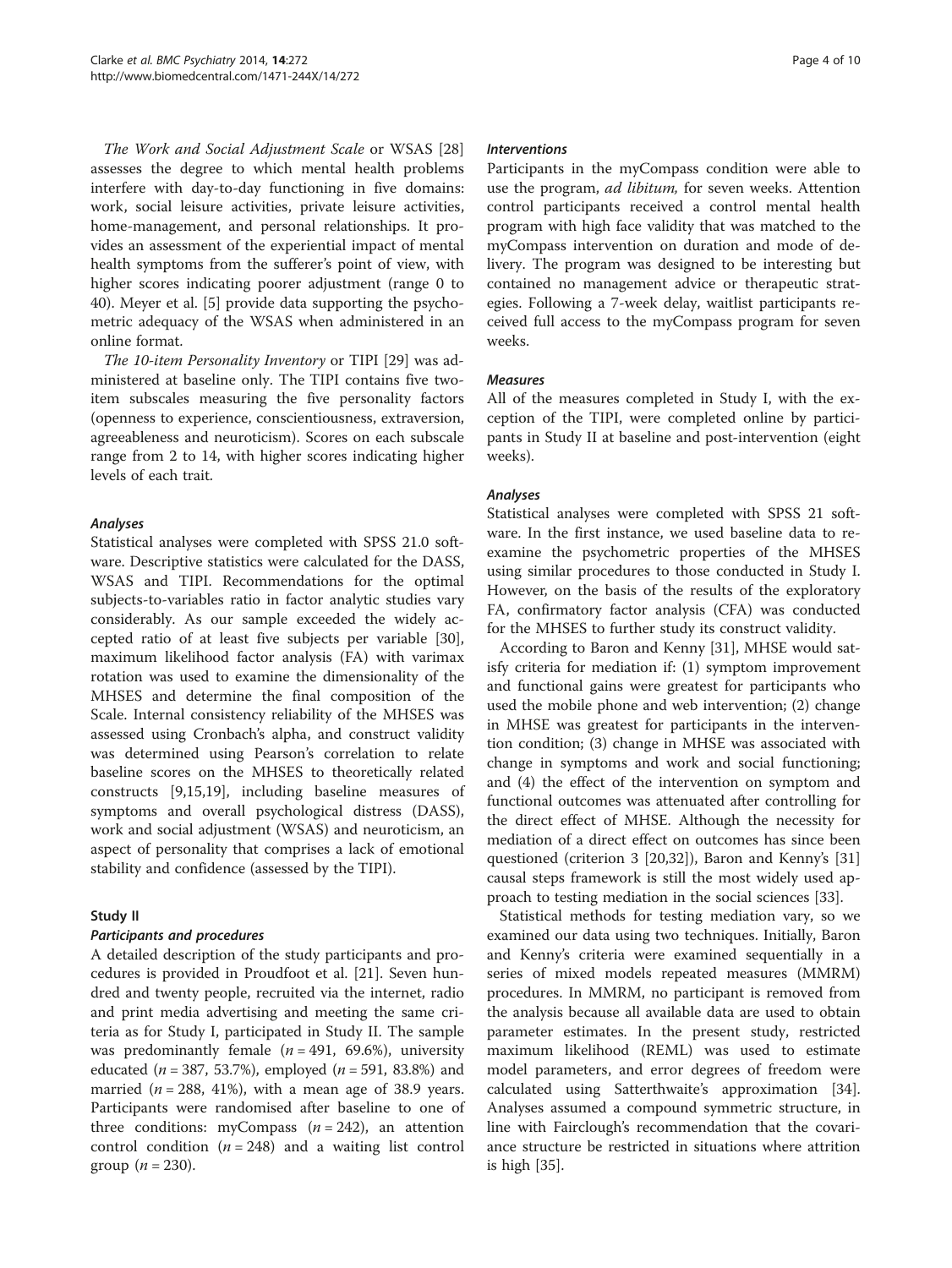In a second set of analyses, direct and indirect effects of MHSE on outcomes were examined using Preacher and Hayes' [[32\]](#page-9-0) revised version of the Sobel test [\[36](#page-9-0)]. Their revision uses bootstrap samples to compute parameter estimates for direct and indirect effects and bias corrected 95% confidence intervals, and does not require the sampling distribution of indirect effects to be normal. For this reason, the procedure is increasing in popularity as a statistically rigorous approach for assessing mediation in treatment outcome studies [[37,38\]](#page-9-0).

In both sets of analyses, MHSE reflected change from baseline to post-intervention, and was computed by subtracting baseline scores from post-intervention scores [[38\]](#page-9-0). Baseline scores on the outcome variable of interest were entered as covariates in all models.

To explore the potential moderating effect of MHSE, an additional set of MMRM procedures was conducted, which included all possible main effects and interactions between treatment condition, time, and baseline MHSE. Again, baseline scores on the respective outcome measures were entered as covariates in the analyses.

# Results

#### Study I

An initial FA of the six MHSES items yielded a single factor solution accounting for 67% of the cumulative variance. As shown in Table [1,](#page-2-0) factor loadings for items ranged between 0.61 and 0.89, and were substantially higher than the 0.3 to 0.4 criterion that is commonly used in factor interpretation and questionnaire design [[39,40\]](#page-9-0). The communality for one item (item 5) was marginally lower than the generally accepted minimum criterion of 0.40 [[30\]](#page-8-0), however, its deletion did not improve Cronbach's alpha (0.89) so a decision was made to retain this item.

Descriptive statistics for the DASS subscales, the WSAS, the MHSES and the TIPI are presented in Table 2. For each participant, ratings across the six MHSES items were summed to obtain an overall measure of their MHSE, with higher scores indicating greater self-efficacy (scores range from 10 to 60; see Table 2). Total scores on the MHSES correlated significantly and negatively with DASS Depression  $(r = -0.41,$  $p = .005$ ), DASS Total ( $r = -0.31$ ,  $p = 0.048$ ) and WSAS  $(r = -0.48, p = 0.001)$  scores. Whereas higher MHSE was associated with greater emotional stability on the TIPI  $(r = 0.40, p = 0.007)$ , no other correlation between the MHSES and TIPI subscales achieved significance.

# Study II

#### Psychometric properties of the MHSES

A CFA testing the validity of the factor structure derived for the MHSES in Study I yielded a chi-square of 146.7  $(df=9, p \le 0.001)$ , and the following fit indices:

| Table 2 Means (standard deviations) and correlations   |
|--------------------------------------------------------|
| with the Mental Health Self-efficacy Scale (MHSES) for |
| baseline measures                                      |

| Measure             | Mean (SD)     | Correlation<br>with MHSES |  |  |
|---------------------|---------------|---------------------------|--|--|
| DASS $(n = 44)$     |               |                           |  |  |
| Depression          | 16.55 (9.90)  | $-41**$                   |  |  |
| Anxiety             | 8.95 (8.25)   | $-23$                     |  |  |
| <b>Stress</b>       | 19.23 (8.22)  | $-0.08$                   |  |  |
| <b>Total Score</b>  | 44.72 (21.66) | $-31*$                    |  |  |
| <b>WSAS</b>         | 23.48 (7.66)  | $-48**$                   |  |  |
| <b>TIPI</b>         |               |                           |  |  |
| Extraversion        | 6.48(3.20)    | .17                       |  |  |
| Agreeableness       | 10.05 (2.46)  | .11                       |  |  |
| Conscientiousness   | 9.73(2.61)    | .13                       |  |  |
| Emotional stability | 6.09(2.78)    | $.40**$                   |  |  |
| Openness            | 9.86 (2.89)   | $-06$                     |  |  |
| <b>MHSES</b>        | 33.23 11.45   |                           |  |  |

 $*p < 0.05, **p < 0.01.$ 

comparative fit index  $(CFI) = 0.95$ ; Tucker-Louis Index  $(TLI) = 0.91$ ; root mean square error of approximation (RMSEA) = 0.15; and standardised root mean square residual (SRMR) = 0.03. Whereas the CFI, TLI and SRMR all satisfied conventional guidelines for acceptable model fit (i.e., CFI and  $TLI > 0.90$ , and  $SRMR < 0.08$ ), the RMSEA was larger than the desirable upper limit of 0.08 [[41-43](#page-9-0)]. In light of recent evidence questioning the validity of the RMSEA in models with low degrees of freedom [Kenny DA, Kanisken B, McCoach D: The performance of RMSEA in models with small degrees of freedom. Unpublished paper: University of Conneticut], and given further evidence of the model's adequacy in the form of significant parameter estimates across all scale items (range  $0.75$  to  $0.85$ ; all  $ps \le 0.001$ ), we judged that there was sufficient evidence confirming the single factor structure of the MHSES. Cronbach's alpha for the MHSES was 0.91.

Significant correlations in the expected direction between the MHSES and DASS Depression  $(r = -0.53, p <$ 0.001), Anxiety ( $r = -0.31$ ,  $p \le 0.001$ ) and Stress ( $r =$  $-0.35$ ,  $p < 0.001$ ) subscales, DASS Total scores ( $r = -0.51$ ,  $p \le 0.001$ ) and the WSAS (r = -0.49,  $p \le 0.001$ ) provided further construct validity for the scale.

#### Mediation analyses

Findings of the MMRM procedures are presented first. We have previously provided support for Baron and Kenny's [\[31\]](#page-8-0) first criterion, with data showing that symptom improvement and functional gains were greatest for people who used the myCompass intervention [\[21](#page-8-0)].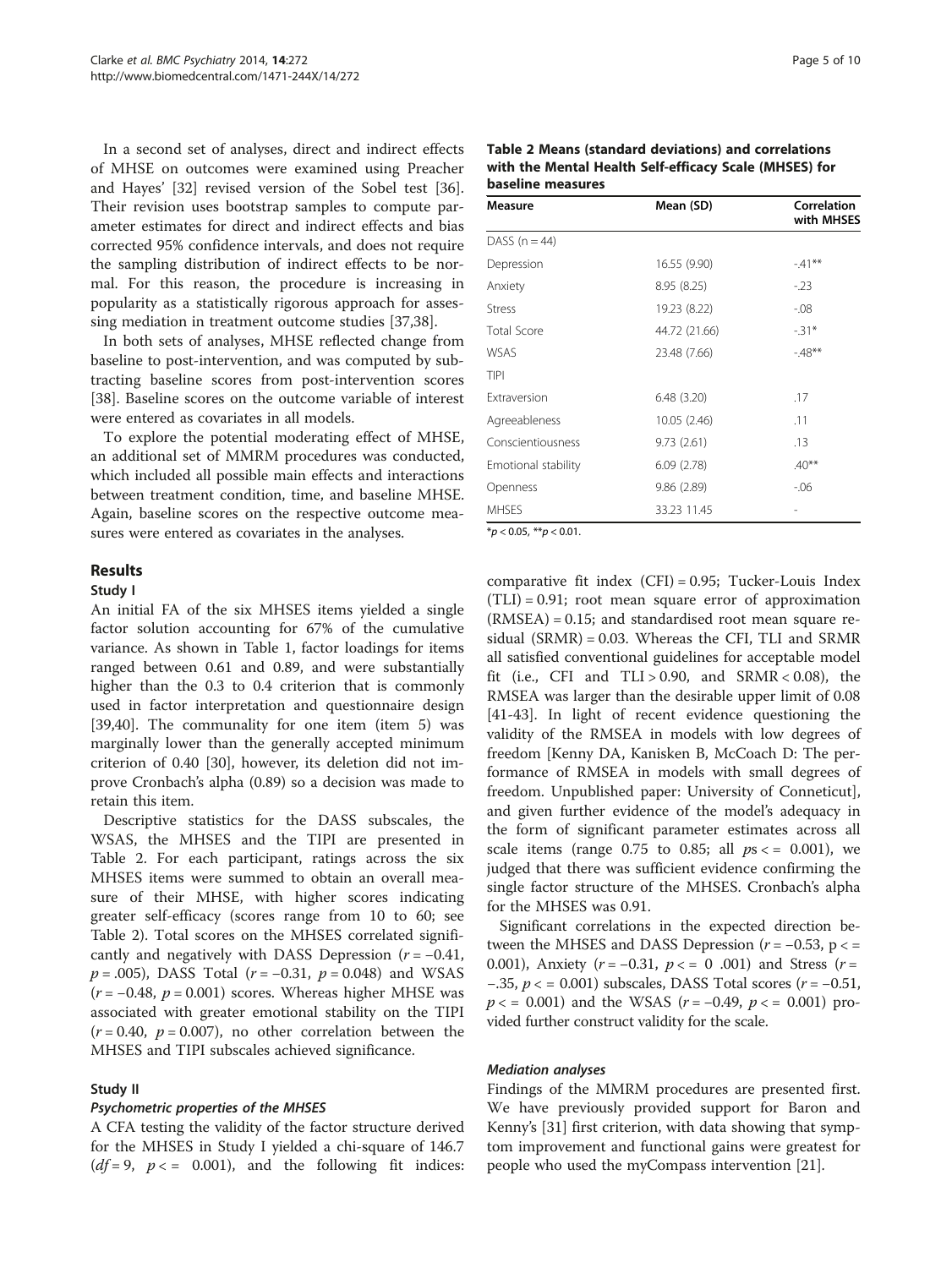In the present study, a 3 (groups) by 2 (time) repeated measures model, with the between-subjects variable of group (myCompass, AC and WL) and the withinsubjects variable of time (pre-intervention and postintervention), yielded a significant interaction effect of treatment and measurement occasion for scores on the MHSES  $[F(2, 757.26) = 15.18, p \le 0.001]$ . A set of Bonferroni adjusted interaction contrasts constructed to estimate between group differences in mean change from baseline to post-intervention showed significantly greater improvement in MHSE for participants in the mobile phone and web intervention condition than the AC ( $p = 0.000$ ) and WL ( $p = 0.000$ ) groups. These data provided support for criterion 2.

Criterion 3 and 4 were tested simultaneously in MMRM analyses that included the effect of change in MHSE on symptom and functional outcomes. Table 3 summarises the results of these analyses and shows support for a mediating effect of MHSE on anxiety and stress outcomes.

Table [4](#page-6-0) presents the results of the bootstrapping analyses. In this case, support for mediation is demonstrated by a non-significant  $c'$  path (direct effect of treatment on outcomes) in the presence of significant  $a$  (effect of treatment on mediator), b (effect of mediator on outcome), and c (total effect of treatment on outcome) paths. Findings replicated the results of the MMRM analyses, providing support for MHSE as a mediator of anxiety and stress outcomes. Interpreting the coefficients for the  $b$  path, improvements in anxiety and stress symptoms at post-intervention were accounted for by increased MHSE.

# Moderation analyses

Results of the MMRM procedures testing moderation are summarised in Table [5](#page-6-0). Including a three-way interaction term (Group by Time by Baseline MHSE) as a continuous variable in the analyses revealed a significant moderating effect of MHSE on treatment outcomes for DASS Anxiety, DASS Depression and DASS Total scores. To explore these effects further, we used the median split method to dichotomise baseline MHSES scores and plotted the estimated marginal means for high and low scorers in each condition (See Figure [1](#page-7-0)). Interaction contrasts comparing the differential effects of high and low MHSE in the intervention condition showed that the mobile phone and web program was most effective in people with low MHSE at baseline (all  $p's < = .002$ ).

# **Discussion**

In the present study, we provide preliminary data on a new scale measuring people's confidence in managing issues related to their mental health, the MHSES. We also explored hypotheses derived from Bandura's SLT: first, that symptom and functional gains in a mobile phone and web psychotherapeutic intervention would be mediated by MHSE; and second, that program outcomes would differ between people with high and low levels of pre-intervention MHSE.

Data from both Studies I and II provide support for the MHSES as a parsimonious and reliable measure of MHSE, with high construct validity. Factor analysis showed that the Scale is best considered unidimensional the high internal consistency estimate providing further evidence that scale items function well together to consistently measure MHSE. Moderate correlations in the expected direction with measures of depressive symptoms, overall psychological distress, work and social functioning and emotional stability support the construct validity of the MHSES, while at the same time indicating that the scale measures a discrete construct. Harrison et al. [[25](#page-8-0)] have previously reported sensitivity of MHSES scores to change, a finding consistent with Bandura's [\[9](#page-8-0)] proposition that self-efficacy is a malleable psychological state, as opposed to a more permanent personality trait. Together, the available data provide preliminary endorsement for the MHSES as a psychometrically sound and easily administered measure of MHSE. Further testing of the measure in other mental health interventions, including face-to-face therapies, is essential, as is comparing the Scale's results with those derived from measures of other related psychological states, such as generalised self-efficacy, coping skills and perceived control.

In Study II, use of the mobile phone and web-based intervention was associated with increased MHSE, and

Table 3 Tests of group x time interaction after controlling for the effect of mental health self-efficacy on symptoms and functional outcomes

|                             | Group by time               |      | Mental health self-efficacy |                             |       |      |
|-----------------------------|-----------------------------|------|-----------------------------|-----------------------------|-------|------|
| Outcome                     | df (numerator, denominator) | F    | D                           | df (numerator, denominator) | F     |      |
| <b>DASS Depression</b>      | 2,472.60                    | 9.21 | .000                        | 1,493.18                    | 34.70 | .000 |
| <b>DASS Anxiety</b>         | 2,474.23                    | 2.69 | .070                        | 1.489.23                    | 9.96  | .002 |
| <b>DASS Stress</b>          | 2,473.33                    | 2.27 | .104                        | 1.493.02                    | 16.99 | .000 |
| <b>DASS Total</b>           | 2,473.15                    | 6.17 | .002                        | 1.493.14                    | 31.56 | .000 |
| Work and social functioning | 2.474.45                    | 5.40 | .005                        | 1.491.14                    | 13.78 | .000 |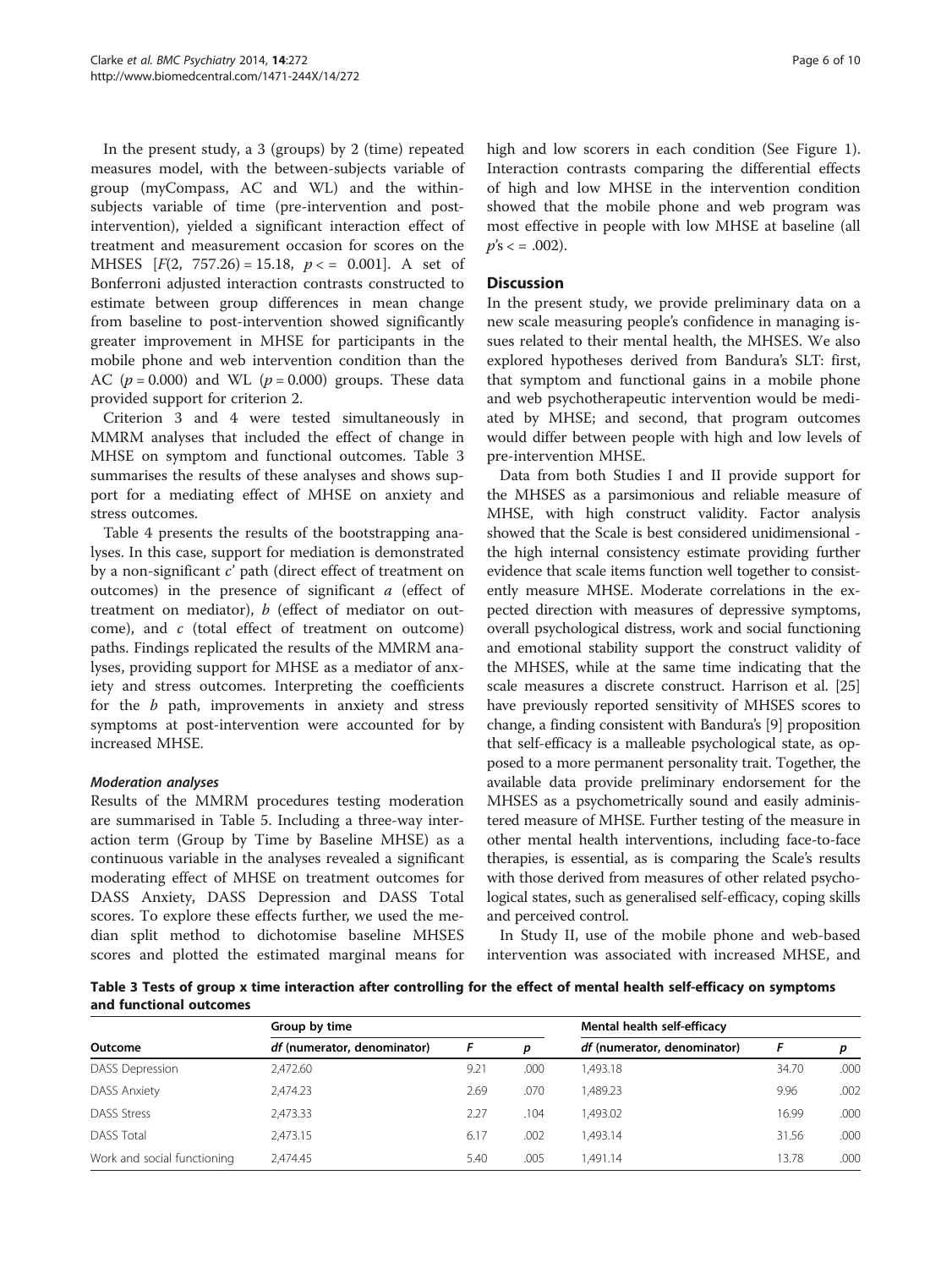|               |                | Direct and total effects coefficients |           |           |          | Bootstrap indirect effect 95% bias corrected Cl <sup>+</sup> |             |  |
|---------------|----------------|---------------------------------------|-----------|-----------|----------|--------------------------------------------------------------|-------------|--|
| Outcome       | Adjusted $R^2$ | a                                     | b         | C         |          | <b>Lower limit</b>                                           | Upper limit |  |
| DASS          |                |                                       |           |           |          |                                                              |             |  |
| Depression    | .46            | $-1.35*$                              | $-0.35**$ | $2.10***$ | $.67***$ | 0.089                                                        | 0.935       |  |
| Anxiety       | .43            | $-1.46*$                              | $-0.19**$ | $0.81*$   | 0.53     | 0.063                                                        | 0.571       |  |
| <b>Stress</b> | .35            | $-1.43*$                              | $-0.22**$ | $0.98*$   | 0.67     | 0.067                                                        | 0.628       |  |
| Total         | .45            | $-1.45*$                              | $-0.77**$ | $3.88***$ | $2.76*$  | 0.256                                                        | 2.163       |  |
| <b>WSAS</b>   | .49            | $-1.38*$                              | $-0.23*$  | $1.46*$   | $.14*$   | 0.060                                                        | 0.637       |  |

<span id="page-6-0"></span>Table 4 Results of mediation analyses with bootstrap indirect results

 $*<sub>p</sub> < 0.05$ ,  $**<sub>p</sub> < 0.001$ .

 $<sup>†</sup>$ Lower and upper limits of confidence intervals for test of mediation with 5.000 bootstrap resamples and bias correction.</sup>

MHSE was linked with reduced depression, anxiety and stress symptoms, and improved work and social functioning. Importantly, we also found evidence for a potential mediating effect of MHSE on anxiety and stress symptoms, with improvements in MHSE associated with the greatest symptom gains. Together, these findings are in line with studies showing the benefits for health behaviours and physical health outcomes of interventions that enhance self-efficacy [\[10-14](#page-8-0)], and are consistent with findings supporting the role of cognitive factors, including perceived control, as mediators of outcomes of face-to-face [\[17,18](#page-8-0)] and web-based therapies [\[4](#page-8-0)].

Data also identified MHSE as a potential moderator of treatment outcomes in the mobile phone and web-based intervention. Interestingly, while Bandura's SLT posits greater therapeutic gain for people with high pretreatment MHSE (due to their perception of tasks as being within their control, as well as their greater motivation, and more active task engagement), we found that users of the intervention with low MHSE typically reported the greatest symptom improvement. One possibility is that gains were greatest for low self-efficacy users because their higher symptom scores at baseline left them with greater potential for improvement. Alternatively, given that individuals with low self-efficacy typically lack confidence and require more guidance in managing activities [[44](#page-9-0)], a self-efficacy enhancing web-based intervention (like myCompass) may provide exactly what they

Table 5 Tests of the group x time x mental health self-efficacy (MHSE) interaction on symptom and functional outcomes

|                                      | Group by time by MHSE (baseline) |          |           |  |  |  |  |
|--------------------------------------|----------------------------------|----------|-----------|--|--|--|--|
| Outcome                              | df (numerator, denominator) F    |          | p         |  |  |  |  |
| <b>DASS Depression</b>               | 2,716.02                         |          | 5.60 .004 |  |  |  |  |
| <b>DASS Anxiety</b>                  | 2716.40                          |          | 3.68 .026 |  |  |  |  |
| <b>DASS Stress</b>                   | 2.714.12                         |          | 1.75 1.75 |  |  |  |  |
| <b>DASS Total</b>                    | 2,715.55                         |          | 4.40 .013 |  |  |  |  |
| Work and social functioning 2,717.33 |                                  | 0.83 431 |           |  |  |  |  |

need; the skills, motivation, and self-assurance necessary to better manage their mental health symptoms.

Although unexpected, the finding that MHSE did not mediate or moderate work and social functioning outcomes is most likely reflective of the behaviour-specific nature of SE beliefs [\[22](#page-8-0)]. We speculate that MHSE beliefs may be more predictive of people's functioning in the mental health domain (for example, treatment attendance, medication adherence, and active self-monitoring). This question needs to be explored in further research.

#### Implications for program design and clinical practice

The finding that MHSE enhancement mediated symptom improvement suggests that precise targeting of MHSE may have the potential to increase the therapeutic potency and clinical efficiency of online interventions for common mental health problems. Research has shown that self-efficacy can be reinforced via a range of information sources, including performance mastery, verbal persuasion and social influence, vicarious learning, and emotional arousal [[15](#page-8-0)], and studies show that self-management programs incorporating these strategies produce more favourable physical health outcomes [[45,46\]](#page-9-0). In the case of myCompass, Bandura's SLT may provide a useful theoretical basis upon which the program's self-efficacy promoting content and functions can be enhanced.

The analyses also indicated a sub-set of individuals with symptoms in the mild-to-moderate range who may indeed benefit most from web-based psychotherapeutic interventions, namely those with low MHSE. Primary care of people with symptoms in this range is often complicated by the fact that providers, especially general practitioners (GP), face difficulties identifying which of their patients will take-up and benefit from the various treatment options available (e.g., face-to-face or online psychotherapy, supportive counselling, and medication; [[47,48\]](#page-9-0)). At minimum, our findings suggest that screening of patients using a short, simple, measure of MHSE (such as the MHSES) might be useful for recognising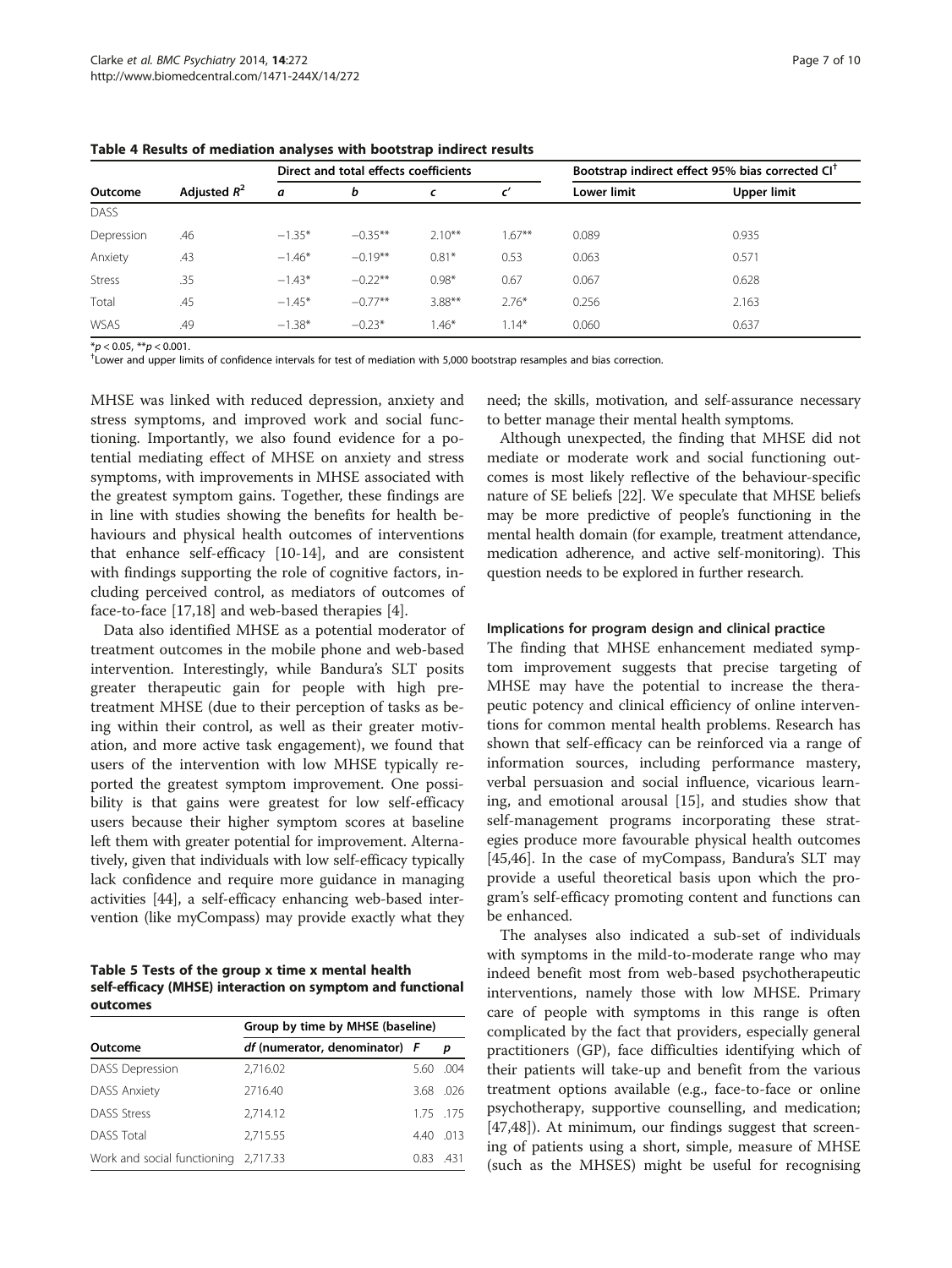<span id="page-7-0"></span>

patients who are most likely to benefit from self-help interventions delivered online.

#### Study limitations and future research

Some limitations of the study should be noted. First, data were derived from volunteers with mild-to-moderate symptoms who agreed to use a mobile phone and webbased self-help psychotherapeutic intervention. It is possible, therefore, that our findings are not generalisable to non-volunteers, whose decision not to use a self-help intervention may variously reflect people's low or high confidence that they can self-manage their mental health symptoms. Future studies might shed light on this issue.

Second, although our research design enables us to examine the status of MHSE as a potential mediator of symptom and functional outcomes in web-based interventions [\[20\]](#page-8-0), we are prohibited from making firm statements about the causal role of the construct in determining treatment gains. It is not possible, for example, for us to discount the possibility that change in MHSE is an epiphenomenon of improved mental wellbeing. A more statistically robust test of mediation would require demonstration of change in MHSE prior to change in symptom and functional outcomes. Alternatively, if another RCT demonstrated increased effectiveness of a web-based

psychotherapeutic intervention after more precise targeting of MHSE, then confidence in the causal role of MHSE would increase [\[20\]](#page-8-0).

Finally, MHSE was the only potential mediator considered in this study, thereby precluding us from commenting on its relative utility in predicting symptom and functional outcomes in web-based psychotherapies. For example, there are other variables from Bandura's SLT, including outcome expectancies and personal goals [\[9](#page-8-0)], that may combine with such cognitive variables as attitudes, thoughts, and attributional styles, to affect outcomes of face-to-face and online therapies. Multiple mediator models in which MHSE is pitted along-side other theoretically relevant mediator variables should be studied. As suggested by our data, it is likely that differences exist in the putative mediators of mental health symptom versus functional outcomes in web-based interventions, with important implications for designing program content and functions.

## Conclusion

The potential role of perceived self-efficacy in determining outcomes of mental health interventions is testable now that a simple, reliable and valid measure of MHSE is available. In Study II, we showed that MHSE is a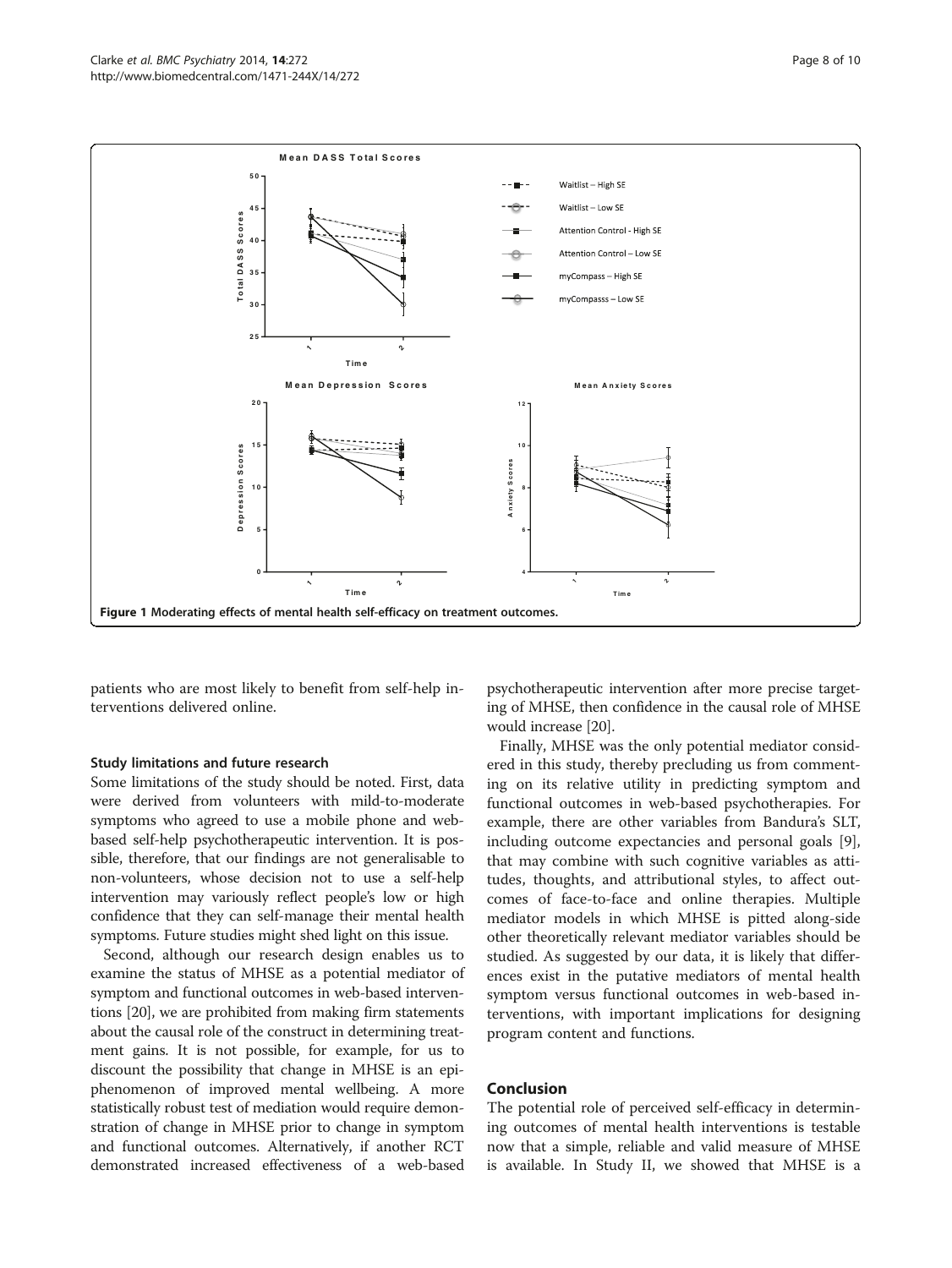<span id="page-8-0"></span>potential psychological mechanism through which a fully automated, mobile phone and web psychotherapeutic intervention affects symptom and functional outcomes. It also appears that differences in pre-treatment levels of MHSE may have important implications for understanding differential responses to treatment. Together, these findings suggest that perceived MHSE may be an important factor in overcoming mild-to-moderate mental health problems, as well as a worthy and measurable target of program development and research investigating the efficacy and effectiveness of public mental health interventions.

#### Competing interests

The authors declare that they have no competing interests.

#### Authors' contributions

JC undertook data collection, and performed the statistical analyses and data interpretation, and drafted the manuscript; JP conceived and designed the study, contributed to questionnaire development, supervised the data collection, participated in the data analysis and interpretation of results, and carried out critical revision for intellectual content; MRB undertook data collection and revised the manuscript critically; AW assisted with data collection, statistical analysis and interpretation of results, and revised the manuscript for intellectual content; GP was involved in the concept and design of the study and revised the manuscript critically; VM participated in the design and concept of the study, questionnaire development and manuscript review; VH was involved in the concept and design of the study, questionnaire development, and revision of the manuscript; HC participated in manuscript preparation and revision for intellectual content; DH-P was involved in the concept and design of the study, questionnaire development, statistical analysis and manuscript revision. All authors read and approved the final manuscript.

#### Acknowledgements

The authors gratefully acknowledge the participants for their involvement in the research, and the Australian Government Department of Health and Ageing for funding the development of the myCompass program and these research studies. JP and GP are also grateful to the National Health and Medical Research Council (Program Grant 510135): JP for salary support and GP for research support. No individuals employed or contracted by the funders (other than the named authors) played any role in the design, data collection, statistical analysis, or decision to publish these studies, nor preparation of this manuscript.

#### Received: 20 March 2014 Accepted: 16 September 2014 Published online: 26 September 2014

#### References

- Griffiths KM, Christensen H: Internet-based mental health programs: a powerful tool in the rural medical kit. Aust J Rural Health 2007, 15(2):81-87.
- Andrews G, Cuijpers P, Craske MG, McEvoy P, Titov N: Computer therapy for the anxiety and depressive disorders is effective, acceptable and practical health care: a meta-analysis. PLoS ONE 2010, 5:e13196.
- Barak A, Hen L, Boniel-Nissim M, Shapira N: A comprehensive review and a meta-analysis of the effectiveness of internet-based psychotherapeutic interventions. J Tech Human Services 2008, 26(2–4):109–160.
- Warmerdam L, van Straten A, Jongsma J, Twisk J, Cuijpers P: Online cognitive behavioral therapy and problem-solving therapy for depressive symptoms: exploring mechanisms of change. J Behav Ther Exp Psy 2010, 41(1):64–70.
- Meyer B, Berger T, Caspar F, Beevers CG, Andersson G, Weiss M: Effectiveness of a novel integrative online treatment for depression (Deprexis): randomized controlled trial. J Med Internet Res 2009, 11(2):e15.
- Cuijpers P, Donker T, Van Straten A, Li J, Andersson G: Is guided self-help as effective as face-to-face psychotherapy for depression and anxiety disorders? A systematic review and meta-analysis of comparative outcome studies. Psychol Med 2010, 40(12):1943.
- 7. Christensen H, Griffiths KM, Farrer L: Adherence in Internet interventions for anxiety and depression: systematic review. J Med Internet Res 2009,  $11(2)$ : $e13$
- 8. Donkin L, Christensen H, Naismith SL, Neal B, Hickie IB, Glozier N: A systematic review of the impact of adherence on the effectiveness of e-therapies. J Med Internet Res 2011, 13(3):e52.
- 9. Bandura A: Self-efficacy: toward a unifying theory of behavioral change. Psychol Rev 1977, 84(2):191.
- 10. Mohebi S, Azadbakht L, Feizi A, Sharifirad G, Kargar M: Review the key role of self-efficacy in diabetes care. J Educ Health Promot 2013, 2:36.
- 11. Clark MM, Abrams DB, Niaura RS, Eaton CA, Rossi JS: Self-efficacy in weight management. J Consul Clin Psych 1991, 59(5):739.
- 12. Delahanty LM, Conroy MB, Nathan DM: Psychological predictors of physical activity in the diabetes prevention program. J Am Diet Assoc 2006, 106(5):698–705.
- 13. Wamsteker EW, Geenen R, Iestra J, Larsen JK, Zelissen PM, van Staveren WA: Obesity-related beliefs predict weight loss after an 8-week low-calorie diet. J Am Diet Assoc 2005, 105(3):441-444.
- 14. Baldwin AS, Rothman AJ, Hertel AW, Linde JA, Jeffery RW, Finch EA, Lando H: Specifying the determinants of the initiation and maintenance of behavior change: an examination of self-efficacy, satisfaction, and smoking cessation. Health Psychol 2006, 25(5):626.
- 15. Bandura A: The explanatory and predictive scope of self-efficacy theory. J Soc Clin Psych 1986, 4(3):359–373.
- 16. Pisanti R: Coping self-efficacy and psychological distress: results from an Italian study on nurses. Eur Health Psychol 2012, 14(1):11–14.
- 17. Driessen E, Hollon SD: Cognitive behavioral therapy for mood disorders: efficacy, moderators and mediators. Psychiat Clin N Am 2010, 33(3):537.
- 18. Garratt G, Ingram RE: Cognitive processes in cognitive therapy: evaluation of the mechanisms of change in the treatment of depression. Clin Psychol Sci Prac 2007, 14:224–239.
- 19. Bandura A, Caprara GV, Barbaranelli C, Gerbino M, Pastorelli C: Role of affective self-regulatory efficacy in diverse spheres of psychosocial functioning. Child Dev 2003, 74(3):769–782.
- 20. Kraemer HC, Wilson GT, Fairburn CG, Agras WS: Mediators and moderators of treatment effects in randomized clinical trials. Arch Gen Psychiat 2002, 59(10):877.
- 21. Proudfoot J, Clarke J, Birch M-R, Whitton A, Parker G, Manicavasagar V, Harrison V, Christensen H, Hadzi-Pavlovic D; Impact of a mobile phone and web psychological program on symptom and functional outcomes for people with mild- to- moderate depression, anxiety, stress: a randomised controlled trial. BMC Psychiatry 2013, 13:312.
- 22. Bandura A: Guide for constructing self-efficacy scales. Self-efficacy Beliefs Adolescents 2006, 5:307–337.
- 23. Carpinello SE, Knight EL, Markowitz FE, Pease EA: The development of the mental health confidence scale: a measure of self-efficacy in individuals diagnosed with mental health disorders. Psychiat Rehab J 2000, 23(3):236–243.
- 24. Mojtabai R, Olfson M, Sampson N, Jin R, Druss B, Wang P, Wells K, Pincus H, Kessler R: Barriers to mental health treatment: results from the national comorbidity survey replication. Psych Med 2011, 41(8):1751–1761.
- 25. Harrison V, Proudfoot J, Wee PP, Parker G, Pavlovic DH, Manicavasagar V: Mobile mental health: review of the emerging field and proof of concept study. J Men Health 2011, 20(6):509–524.
- 26. Lovibond PF, Lovibond SH: The structure of negative emotional states: comparison of the depression anxiety stress scales (DASS) with the beck depression and anxiety inventories. Behav Res Ther 1995, 33(3):335–343.
- 27. Zlomke KR: Psychometric properties of internet administered versions of Penn state worry Questionnaire (PSWQ) and depression, anxiety, and stress scale (DASS). Comput Hum Behav 2009, 25(4):841–843.
- 28. Mundt JC, Marks IM, Shear MK, Greist JH: The work and social adjustment scale: a simple measure of impairment in functioning. Br J Psychiat 2002, 180(MAY):461–464.
- 29. Gosling SD, Rentfrow PJ, Swann WB Jr: A very brief measure of the bigfive personality domains. J Res Pers 2003, 37(6):504–528.
- 30. Costello A, Osborne J: Best practices in exploratory factor analysis: four recommendations for getting the most from your analysis. Pract Assess Res Eval 2005, 10:7. pareonline net/getvn, asp.
- 31. Baron RM, Kenny D: The moderator-mediator variable distinction in social psychological research: conceptual, strategic, and statistical considerations. J Pers Soc Psychol 1986, 51(6):1173.